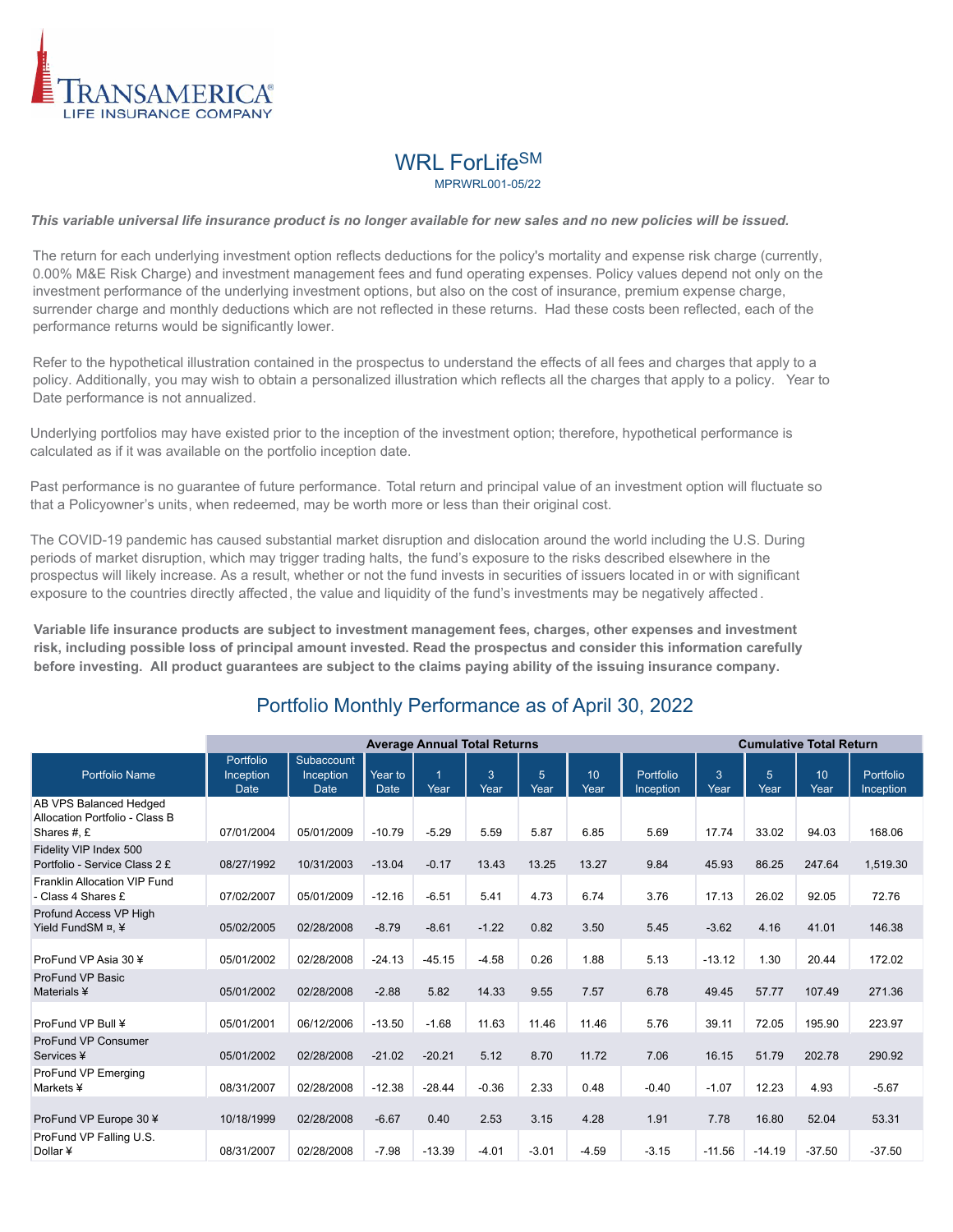## Portfolio Monthly Performance as of April 30, 2022

|                                                                                                           | <b>Average Annual Total Returns</b>   |                                        |                        |                        |                      | <b>Cumulative Total Return</b> |                         |                        |           |                        |                         |                        |
|-----------------------------------------------------------------------------------------------------------|---------------------------------------|----------------------------------------|------------------------|------------------------|----------------------|--------------------------------|-------------------------|------------------------|-----------|------------------------|-------------------------|------------------------|
| <b>Portfolio Name</b>                                                                                     | Portfolio<br>Inception<br><b>Date</b> | Subaccount<br>Inception<br><b>Date</b> | Year to<br><b>Date</b> | $\overline{1}$<br>Year | $\mathbf{3}$<br>Year | 5 <sup>5</sup><br>Year         | 10 <sup>1</sup><br>Year | Portfolio<br>Inception | 3<br>Year | 5 <sup>5</sup><br>Year | 10 <sup>°</sup><br>Year | Portfolio<br>Inception |
| ProFund VP Financials ¥                                                                                   | 01/22/2001                            | 02/28/2008                             | $-10.85$               | $-3.15$                | 7.81                 | 8.94                           | 10.94                   | 3.35                   | 25.30     | 53.42                  | 182.39                  | 101.62                 |
| ProFund VP International ¥                                                                                | 08/31/2007                            | 02/28/2008                             | $-13.57$               | $-11.43$               | 1.48                 | 1.98                           | 3.14                    | $-0.27$                | 4.52      | 10.32                  | 36.17                   | $-3.85$                |
| ProFund VP Japan ¥                                                                                        | 05/01/2002                            | 02/28/2008                             | $-7.29$                | $-8.03$                | 5.71                 | 6.90                           | 9.62                    | 3.44                   | 18.13     | 39.61                  | 150.61                  | 96.65                  |
| ProFund VP Mid-Cap ¥                                                                                      | 08/31/2007                            | 02/28/2008                             | $-12.30$               | $-8.97$                | 7.43                 | 6.87                           | 9.02                    | 6.64                   | 23.98     | 39.41                  | 137.22                  | 156.68                 |
| ProFund VP NASDAQ-100 ¥                                                                                   | 01/22/2001                            | 06/12/2006                             | $-21.66$               | $-8.61$                | 16.66                | 16.81                          | 15.74                   | 6.51                   | 58.76     | 117.51                 | 331.25                  | 282.75                 |
| ProFund VP Oil & Gas ¥<br>ProFund VP                                                                      | 01/22/2001                            | 02/28/2008                             | 34.52                  | 56.60                  | 7.87                 | 4.57                           | 1.68                    | 4.84                   | 25.52     | 25.03                  | 18.11                   | 173.26                 |
| Pharmaceuticals ¥                                                                                         | 05/01/2002                            | 02/28/2008                             | $-5.93$                | 5.01                   | 8.13                 | 5.49                           | 8.92                    | 4.62                   | 26.42     | 30.64                  | 134.96                  | 146.84                 |
| ProFund VP Precious<br>Metals ¥                                                                           | 05/01/2002                            | 02/28/2008                             | 10.24                  | 3.57                   | 22.33                | 9.49                           | $-2.50$                 | 1.84                   | 83.05     | 57.37                  | $-22.34$                | 43.93                  |
| ProFund VP Short Emerging<br>Markets ¥                                                                    | 08/31/2007                            | 02/28/2008                             | 7.96                   | 23.83                  | $-9.64$              | $-9.69$                        | $-7.66$                 | $-10.27$               | $-26.22$  | $-39.93$               | $-54.90$                | $-79.60$               |
| ProFund VP Short<br>International ¥                                                                       | 08/31/2007                            | 02/28/2008                             | 12.53                  | 5.64                   | $-8.94$              | $-7.44$                        | $-8.80$                 | $-7.99$                | $-24.49$  | $-32.04$               | $-60.22$                | $-70.52$               |
| ProFund VP Short<br>NASDAQ-100¥                                                                           | 05/01/2002                            | 02/28/2008                             | 21.50                  | 0.15                   | $-22.78$             | $-20.69$                       | $-19.15$                | $-15.65$               | $-53.96$  | $-68.62$               | $-88.07$                | $-96.68$               |
| ProFund VP Short<br>Small-Cap¥                                                                            | 09/03/2002                            | 06/12/2006                             | 16.47                  | 11.53                  | $-15.55$             | $-12.85$                       | $-14.29$                | $-13.93$               | $-39.78$  | $-49.71$               | $-78.60$                | $-94.76$               |
| ProFund VP Small-Cap ¥                                                                                    | 05/01/2001                            | 06/12/2006                             | $-17.15$               | $-18.32$               | 4.64                 | 5.16                           | 8.10                    | 5.80                   | 14.58     | 28.61                  | 117.90                  | 226.58                 |
| ProFund VP Small-Cap<br>Value ¥                                                                           | 05/01/2002                            | 02/28/2008                             | $-8.24$                | $-6.36$                | 7.79                 | 6.65                           | 9.58                    | 6.51                   | 25.24     | 37.97                  | 149.59                  | 253.03                 |
| ProFund VP<br>Telecommunications ¥                                                                        | 01/22/2001                            | 02/28/2008                             | $-16.34$               | $-9.18$                | 0.56                 | 0.84                           | 3.92                    | $-0.28$                | 1.68      | 4.28                   | 46.91                   | $-5.72$                |
| ProFund VP U.S.<br>Government Plus ¥                                                                      | 05/01/2002                            | 02/28/2008                             | $-25.35$               | $-16.48$               | $-1.28$              | $-0.08$                        | 1.18                    | 4.52                   | $-3.79$   | $-0.38$                | 12.47                   | 141.88                 |
| ProFund VP UltraSmall-Cap ¥                                                                               | 10/18/1999                            | 02/28/2008                             | $-32.69$               | $-35.61$               | 1.18                 | 4.28                           | 12.80                   | 5.37                   | 3.59      | 23.32                  | 233.53                  | 225.19                 |
| ProFund VP Utilities ¥                                                                                    | 01/22/2001                            | 02/28/2008                             | $-0.40$                | 7.77                   | 7.46                 | 8.04                           | 9.24                    | 5.79                   | 24.11     | 47.21                  | 141.92                  | 231.19                 |
| Transamerica Aegon High<br>Yield Bond VP - Initial Class                                                  | 06/01/1998                            | 05/01/2003                             | $-7.77$                | $-4.54$                | 2.82                 | 3.47                           | 5.13                    | 5.41                   | 8.70      | 18.62                  | 64.95                   | 252.88                 |
| Transamerica Aegon<br>Sustainable Equity Income<br>VP - Initial Class                                     | 05/01/1996                            | 05/01/1996                             | $-10.61$               | $-1.38$                | 3.36                 | 4.34                           | 7.85                    | 7.25                   | 10.42     | 23.69                  | 112.99                  | 516.26                 |
| Transamerica Aegon U.S.<br>Government Securities VP -<br><b>Initial Class</b>                             | 05/13/1994                            | 05/01/2002                             | $-8.57$                | $-8.17$                | 0.57                 | 1.03                           | 1.26                    | 3.88                   | 1.72      | 5.27                   | 13.34                   | 189.62                 |
| Transamerica BlackRock<br><b>Global Real Estate</b><br>Securities VP - Initial Class                      | 05/01/1998                            | 05/01/1998                             | $-10.02$               | 0.42                   | 7.36                 | 6.68                           | 6.27                    | 7.63                   | 23.75     | 38.14                  | 83.61                   | 483.46                 |
| <b>Transamerica BlackRock</b><br>iShares Active Asset<br>Allocation- Conservative VP<br>- Initial Class § | 05/01/2011                            | 12/09/2011                             | $-10.99$               | $-7.24$                | 2.03                 | 3.24                           | 3.58                    | 3.51                   | 6.22      | 17.29                  | 42.19                   | 46.17                  |
| Transamerica BlackRock<br>iShares Active Asset<br>Allocation- Moderate Growth<br>VP - Initial Class ±     | 05/01/2011                            | 12/09/2011                             | $-12.64$               | $-7.07$                | $-1.08$              | 1.86                           | 3.52                    | 3.15                   | $-3.22$   | 9.65                   | 41.27                   | 40.71                  |
| <b>Transamerica BlackRock</b><br>iShares Edge 40 VP - Initial<br>Class                                    | 05/01/2002                            | 05/01/2002                             | $-10.78$               | $-7.12$                | 3.64                 | 3.93                           | 4.04                    | 4.77                   | 11.32     | 21.28                  | 48.62                   | 154.03                 |
| Transamerica BlackRock<br>Tactical Allocation VP - Initial<br>Class                                       | 05/01/2011                            | 04/30/2014                             | $-11.76$               | $-7.60$                | 4.95                 | 5.34                           | 5.72                    | 5.56                   | 15.60     | 29.70                  | 74.44                   | 81.25                  |
| Transamerica International<br>Focus VP - Initial Class ¶                                                  | 01/02/1997                            | 01/02/1997                             | $-16.99$               | $-12.63$               | 6.94                 | 5.85                           | 6.16                    | 4.35                   | 22.30     | 32.86                  | 81.79                   | 193.80                 |
| Transamerica Janus<br><b>Balanced VP - Initial Class</b>                                                  | 07/01/2009                            | 07/01/2009                             | $-12.70$               | $-3.92$                | 8.22                 | 9.36                           | 8.74                    | 7.11                   | 26.74     | 56.40                  | 131.05                  | 141.30                 |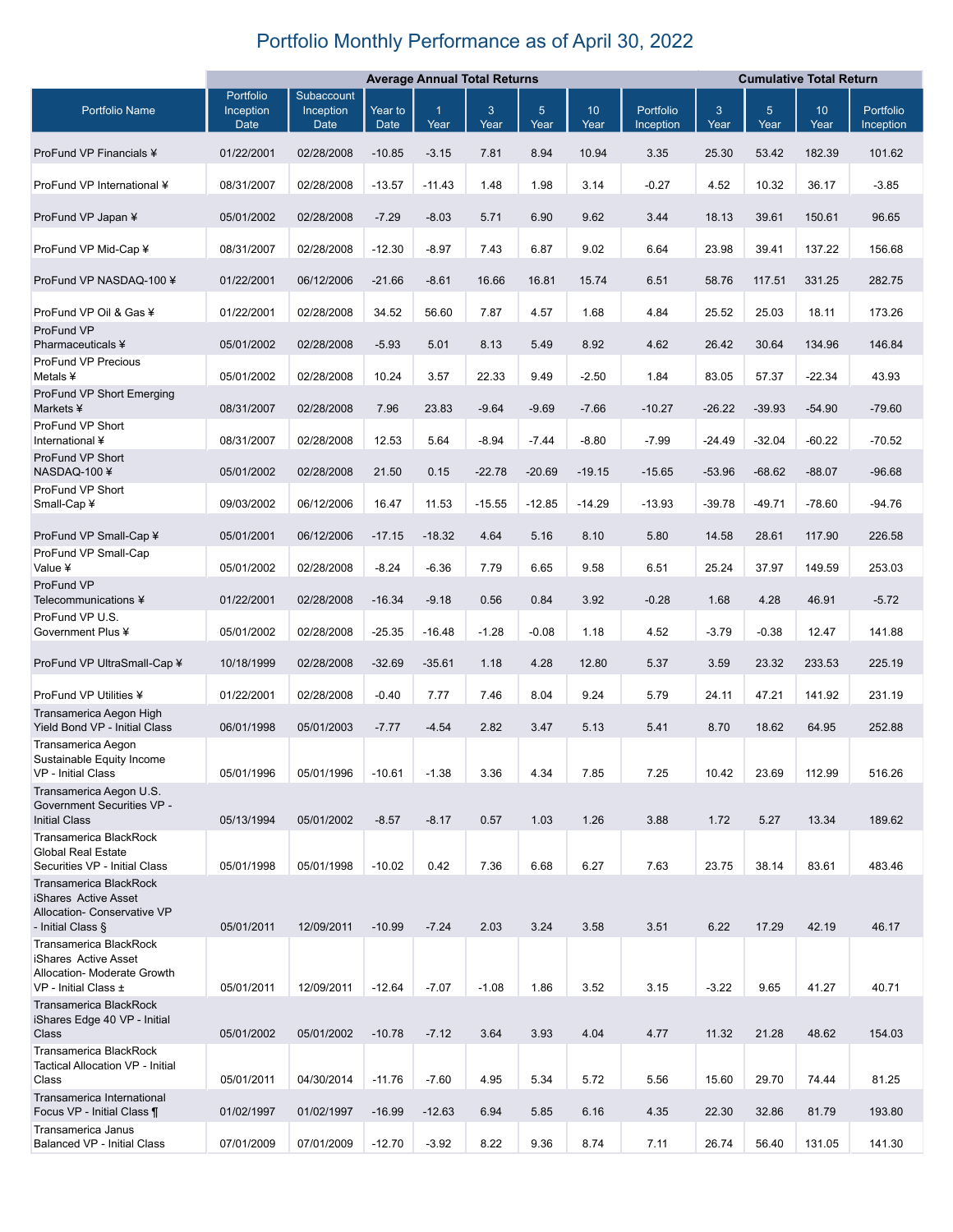## Portfolio Monthly Performance as of April 30, 2022

|                                                                                          | <b>Average Annual Total Returns</b> |                                 |                        |           |           | <b>Cumulative Total Return</b> |                         |                        |                      |           |            |                        |
|------------------------------------------------------------------------------------------|-------------------------------------|---------------------------------|------------------------|-----------|-----------|--------------------------------|-------------------------|------------------------|----------------------|-----------|------------|------------------------|
| <b>Portfolio Name</b>                                                                    | Portfolio<br>Inception<br>Date      | Subaccount<br>Inception<br>Date | Year to<br><b>Date</b> | 1<br>Year | 3<br>Year | 5 <sup>5</sup><br>Year         | 10 <sup>1</sup><br>Year | Portfolio<br>Inception | $\mathbf{3}$<br>Year | 5<br>Year | 10<br>Year | Portfolio<br>Inception |
| Transamerica Janus                                                                       |                                     |                                 |                        |           |           |                                |                         |                        |                      |           |            |                        |
| Mid-Cap Growth VP - Initial<br>Class                                                     | 03/01/1993                          | 03/01/1993                      | $-14.64$               | $-8.48$   | 9.66      | 13.70                          | 9.88                    | 10.23                  | 31.86                | 90.01     | 156.56     | 1,614.43               |
| Transamerica JPMorgan<br>Asset Allocation -<br>Conservative VP - Initial<br>Class        | 05/01/2002                          | 05/01/2002                      | $-10.09$               | $-7.40$   | 4.28      | 4.55                           | 4.40                    | 5.02                   | 13.40                | 24.94     | 53.84      | 166.35                 |
| Transamerica JPMorgan                                                                    |                                     |                                 |                        |           |           |                                |                         |                        |                      |           |            |                        |
| Asset Allocation - Growth VP<br>- Initial Class                                          | 05/01/2002                          | 05/01/2002                      | $-15.92$               | $-9.77$   | 10.81     | 10.12                          | 9.18                    | 7.04                   | 36.05                | 61.94     | 140.76     | 290.08                 |
| Transamerica JPMorgan<br><b>Asset Allocation - Moderate</b><br>Growth VP - Initial Class | 05/01/2002                          | 05/01/2002                      | $-12.02$               | $-6.90$   | 7.61      | 7.53                           | 7.20                    | 6.34                   | 24.60                | 43.74     | 100.46     | 241.94                 |
| Transamerica JPMorgan<br><b>Asset Allocation - Moderate</b>                              |                                     |                                 |                        |           |           |                                |                         |                        |                      |           |            |                        |
| VP - Initial Class<br>Transamerica JPMorgan                                              | 05/01/2002                          | 05/01/2002                      | $-10.69$               | $-7.05$   | 5.62      | 5.89                           | 5.74                    | 5.73                   | 17.84                | 33.12     | 74.68      | 204.97                 |
| Core Bond VP - Initial Class<br>Transamerica JPMorgan                                    | 10/02/1986                          | 10/02/1986                      | $-8.55$                | $-7.53$   | 0.86      | 1.50                           | 1.84                    | 5.49                   | 2.60                 | 7.75      | 20.04      | 568.82                 |
| Enhanced Index VP - Initial                                                              |                                     |                                 |                        |           |           |                                |                         |                        |                      |           |            |                        |
| Class                                                                                    | 05/02/1997                          | 05/01/2002                      | $-12.79$               | 0.52      | 14.80     | 13.57                          | 13.47                   | 8.36                   | 51.31                | 88.95     | 253.76     | 643.38                 |
| Transamerica JPMorgan<br>International Moderate<br>Growth VP - Initial Class             | 05/01/2006                          | 05/01/2006                      | $-12.24$               | $-9.40$   | 5.89      | 5.16                           | 4.97                    | 3.34                   | 18.73                | 28.62     | 62.45      | 69.19                  |
| Transamerica JPMorgan<br><b>Tactical Allocation VP - Initial</b><br>Class                | 03/01/1994                          | 03/01/1994                      | $-10.32$               | $-7.02$   | 3.83      | 3.94                           | 4.26                    | 6.57                   | 11.93                | 21.33     | 51.75      | 500.05                 |
| Transamerica Managed Risk<br>- Balanced ETF VP - Initial                                 |                                     |                                 |                        |           |           |                                |                         |                        |                      |           |            |                        |
| Class                                                                                    | 05/01/2008                          | 05/01/2008                      | $-11.23$               | $-6.59$   | 2.94      | 4.11                           | 4.77                    | 4.38                   | 9.09                 | 22.28     | 59.32      | 82.10                  |
| Transamerica Managed Risk<br>- Growth ETF VP - Initial<br>Class                          | 05/01/2008                          | 05/01/2008                      | $-12.02$               | $-5.77$   | 4.25      | 5.47                           | 6.19                    | 5.03                   | 13.29                | 30.50     | 82.40      | 98.68                  |
| Transamerica Morgan<br>Stanley Capital Growth VP -<br><b>Initial Class</b>               | 05/03/1999                          | 06/30/1999                      | $-43.38$               | $-45.07$  | 6.80      | 13.94                          | 14.51                   | 9.88                   | 21.82                | 92.04     | 287.63     | 771.93                 |
| Transamerica<br>Multi-Managed Balanced VP<br>- Initial Class                             | 05/01/2002                          | 05/01/2002                      | $-11.30$               | $-2.69$   | 9.40      | 8.88                           | 8.99                    | 7.87                   | 30.92                | 52.98     | 136.52     | 355.03                 |
| <b>Transamerica PIMCO</b><br>Tactical - Balanced VP -                                    |                                     |                                 |                        |           |           |                                |                         |                        |                      |           |            |                        |
| Initial Class                                                                            | 05/01/2009                          | 05/01/2009                      | $-13.32$               | $-9.33$   | 2.86      | 4.06                           | 4.66                    | 4.24                   | 8.83                 | 22.01     | 57.72      | 71.56                  |
| <b>Transamerica PIMCO</b><br>Tactical - Conservative VP -<br><b>Initial Class</b>        | 05/01/2009                          | 05/01/2009                      | $-12.16$               | $-8.12$   | 2.88      | 3.89                           | 4.24                    | 3.79                   | 8.88                 | 21.03     | 51.41      | 62.22                  |
| Transamerica PIMCO<br>Tactical - Growth VP - Initial<br>Class                            | 05/01/2009                          | 05/01/2009                      | $-12.68$               | $-7.66$   | 4.19      | 5.28                           | 5.30                    | 4.49                   | 13.09                | 29.36     | 67.59      | 76.93                  |
| Transamerica PIMCO Total<br>Return VP - Initial Class                                    | 05/01/2002                          | 05/01/2002                      | $-9.75$                | $-8.57$   | 0.42      | 1.27                           | 1.87                    | 3.89                   | 1.26                 | 6.53      | 20.30      | 114.66                 |
| Transamerica Small/Mid<br>Cap Value VP - Initial Class                                   | 05/04/1993                          | 10/31/2003                      | $-5.89$                | $-0.10$   | 10.13     | 8.76                           | 10.90                   | 12.10                  | 33.58                | 52.21     | 181.44     | 2,642.21               |
| Transamerica T.Rowe Price<br>Small Cap VP - Initial Class                                | 05/03/1999                          | 05/03/1999                      | $-20.09$               | $-17.79$  | 6.35      | 8.87                           | 11.53                   | 8.54                   | 20.27                | 52.97     | 197.81     | 557.66                 |
| Transamerica WMC US<br>Growth VP - Initial Class                                         | 12/31/1980                          | 05/01/2002                      | $-20.22$               | $-10.43$  | 14.31     | 16.34                          | 14.25                   | 13.52                  | 49.36                | 113.13    | 278.98     | 18,763.14              |

|                                                                                   |                | <b>7-Day Current Yield</b> | 7-Day Effective Yield |           |  |  |
|-----------------------------------------------------------------------------------|----------------|----------------------------|-----------------------|-----------|--|--|
| <b>Portfolio Name</b>                                                             | <b>Monthly</b> | Quarterly                  | <b>Monthly</b>        | Quarterly |  |  |
| ProFund VP Government Money Market ¥, Ø                                           | 0.02           | 0.02                       | 0.02                  | 0.02      |  |  |
| Transamerica BlackRock Government Money Market VP<br>- Initial Class <sub>T</sub> | 0.13           | 0.06                       | 0.13                  | 0.06      |  |  |